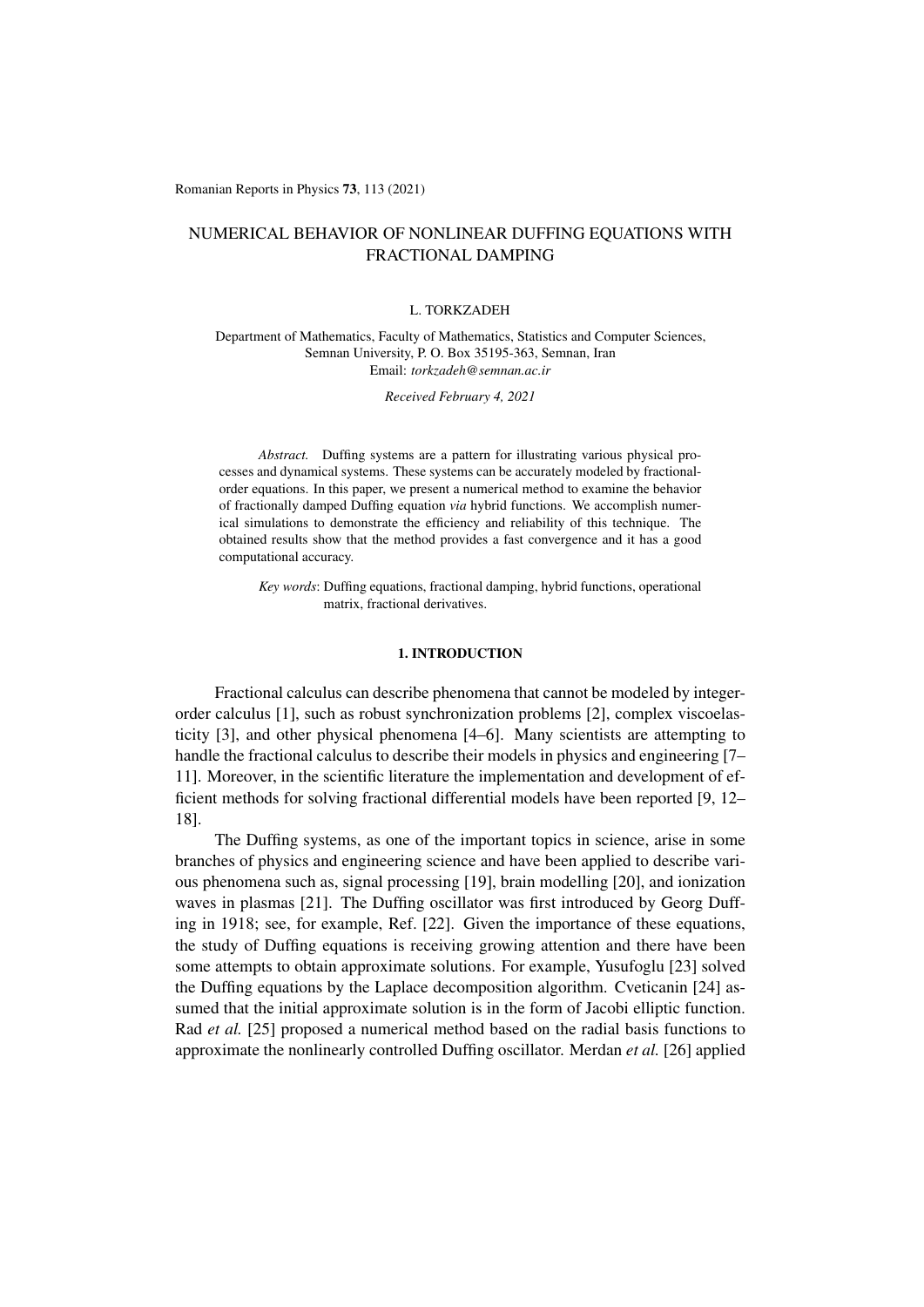| L. Torkzadeh<br>Article no. 113<br>. |  |
|--------------------------------------|--|
|--------------------------------------|--|

the multi-step differential transform method to give approximate solutions of fractional nonlinear oscillatory and vibration equations. Alquran *et al.* [8] investigated the Duffing model involving fractional time derivative and multiple pantograph time delays.

We develop a new computational method for solving the Duffing oscillator of fractional order, based on an approximation that uses a hybrid function, which consists of block-pulse functions and Legendre polynomials. We notice that the Legendre polynomials defined on the interval  $[-1,1]$  are orthogonal functions and have beneficial properties that can be widely used in the approximation theory. Our approach is based upon representation of the second derivative term, in terms of a series expansion using hybrid functions with unknown coefficients. The operational matrix is used to convert the oscillator equation to the corresponding algebraic system, which can be solved to find the unknown function that not only simplifies but also speeds up the computation. Also, the existence of the error estimation bound confirms that the results obtained by using hybrid functions are reliable.

The Duffing equations with fractional damping do not have an analytical solution, then we will demonstrate the validity and the effectiveness of our approach for this purpose by comparing the numerical solution of the proposed method with the Runge-Kutta method for the classical Duffing equation.

The paper is organized as follows. In Sec. 2 the physical model is formulated. The description of the numerical method is given in Sec. 3. The obtained results are presented in Sec. 4 and the conclusions are given in Sec. 5.

### 2. PHYSICAL FORMULATION

Differential equations are used to model damped and driven oscillators [27, 28]. A physical system that involves a thin metal beam of mass *m* and two magnets that are strong enough, all housed in a stable frame, leads to the ordinary form of Duffing equation. The beam will bend to one of the magnets and stay there if no other force is acting on the system. A force that is applied periodically in a frame prevents the beam to stay at rest in any position. The greater the force that is acting on the frame, the more pronounced the oscillation will be between the two magnets. The beam will tend to gravitate towards one magnet, if the force of one of them is smaller. Figure 1 shows a Duffing oscillator system.

The ordinary Duffing oscillator can be described by

$$
mu''(t) + \delta u'(t) + \gamma u(t) + \beta u^3(t) = F \cos \omega t, \tag{1}
$$

where  $m$  and  $\delta$  are the mass and damping coefficients, respectively, and they are always positive numbers. Also,  $\gamma$  is the linear stiffness of the spring,  $\beta$  represents the amount of nonlinearity in the restoring force, and  $F$  and  $\omega$  are the excitation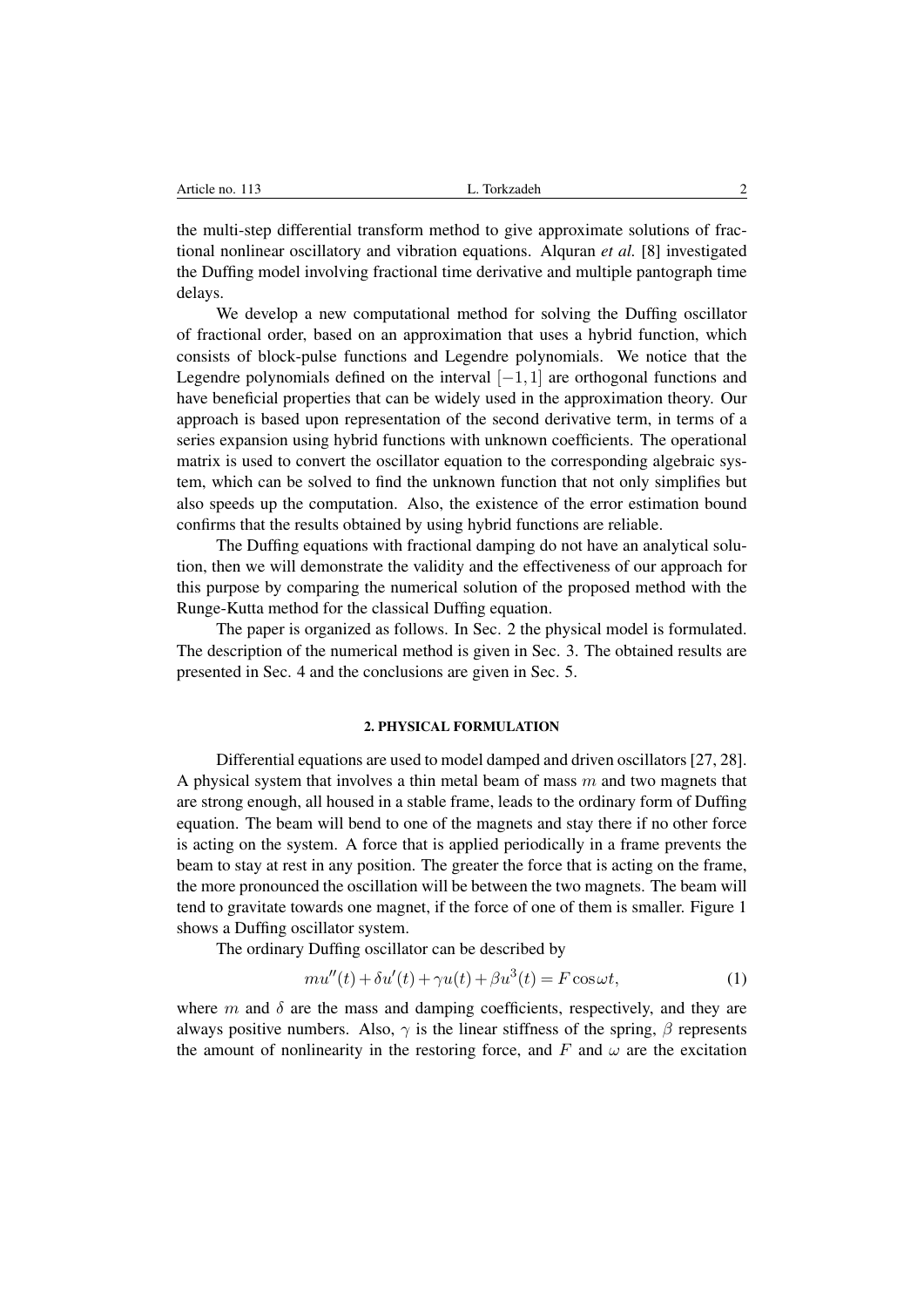

Fig. 1 – Duffing oscillator system.

amplitude and the excitation frequency, respectively. We suppose that the beam's position at the time  $t = 0$  with velocity  $u'(0) = d_1$  is  $u(0) = d_0$ . For  $F = 0$ , the equation is a system without driving force, for more details see [29]. The unknown function  $u(t)$  is the position of the end of the beam and denotes the displacement of the nonlinear system. For simplicity, the Eq. (1) can be divided by *m*, then to obtain the fractional-order Duffing oscillator, the first derivative is replaced by the  $\alpha$ fractional-order derivative of the Caputo's sense, as follows

$$
u''(t) + \delta_0 D_*^{\alpha} u(t) + \gamma_0 u(t) + \beta_0 u^3(t) = F_0 \cos \omega t.
$$
 (2)

For the Riemann-Liouville fractional integral and Caputo's derivative operators, we have [1, 30]:

$$
I^{\alpha}D^{\alpha}_{*}f(t) = f(t) - \sum_{k=0}^{n-1} f^{(k)}(0) \frac{t^{k}}{k!}, \quad n-1 < \alpha \le n, \ n \in \mathbb{N}.
$$
 (3)

### 3. DESCRIPTION OF THE METHOD

First, we express the function approximation with the hybrid bases [31] and then we convert the Duffing equations into an algebraic system using the operational matrix.

## 3.1. FUNCTION APPROXIMATION BY HYBRID BASIS

The hybrid functions are defined on the interval [0*,*1) as [32],

$$
h_{nm}(t) = \begin{cases} P_m(2Nt - 2n + 1), & t \in \left[\frac{n-1}{N}, \frac{n}{N}\right), \\ 0, & \text{o.w.,} \end{cases}
$$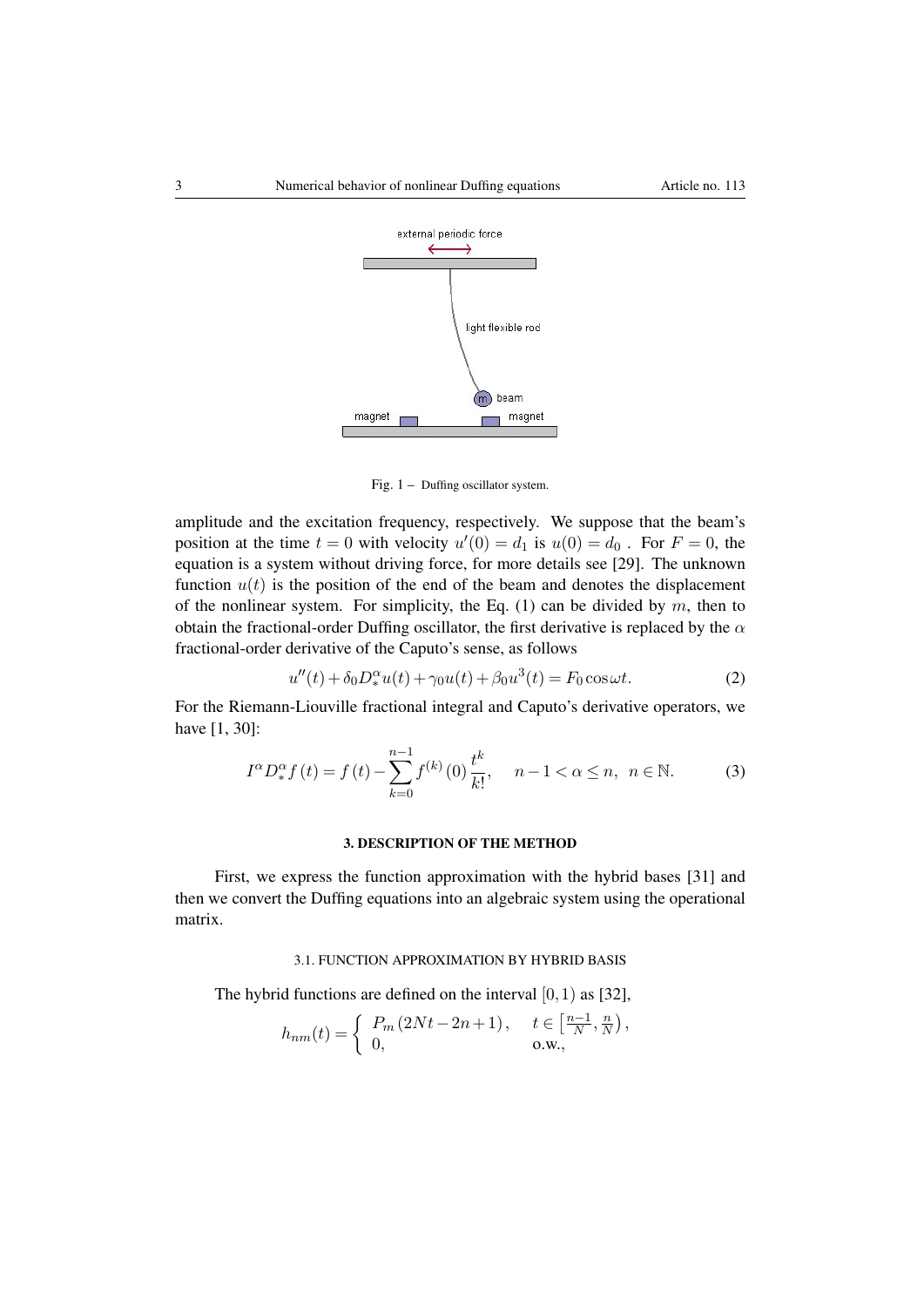where  $n, m$  are the orders of block-pulse functions and Legendre polynomials, respectively, and  $P_m(t)$  are the well-known Legendre polynomials. These functions are complete and orthogonal.

A function  $u(t)$ , which is a square integrable function defined over the interval [0*,*1), may be expanded as [33],

$$
u(t) = \sum_{n=1}^{\infty} \sum_{m=0}^{\infty} c_{nm} h_{nm}(t) \approx \sum_{n=1}^{N} \sum_{m=0}^{M-1} c_{nm} h_{nm}(t) = C^{T} H(t).
$$

Here  $C, H(t)$  are

$$
C = [c_{10}, \ldots, c_{1(M-1)}, \ldots, c_{N0}, \ldots, c_{N(M-1)}]^T,
$$

$$
H(t) = [h_{10}(t), \dots, h_{1(M-1)}(t), \dots, h_{N0}(t), \dots, h_{N(M-1)}(t)]^{T}.
$$
 (4)

In the following we obtain the error bound that verifies the convergence of the approximation. In other words, by applying the hybrid basis functions, we will have two parameters *M* and *N*, which help to improve the accuracy of our approximation.

We divide the interval  $[0,1]$  into subintervals  $\left[\frac{n-1}{N}, \frac{n}{N}\right]$ , so that  $C^T H(t)$  is a polynomial of degree at most  $(M - 1)$  on each subinterval that approximates *f*. If  $\tilde{f}(t)$  denotes the interpolating polynomial of  $f(t)$  and we use the maximum error bound, then we have

$$
||f(t) - CT H(t)||_{L^{2}([0,1])}^{2} = \int_{0}^{1} [f(t) - CT H(t)]^{2} dt
$$
  
\n
$$
\approx \sum_{n=1}^{N} \int_{\frac{n-1}{N}}^{\frac{n}{N}} [f(t) - CT H(t)]^{2} dt
$$
  
\n
$$
\leq \sum_{n=1}^{N} \int_{\frac{n-1}{N}}^{\frac{n}{N}} [f(t) - \tilde{f}(t)]^{2} dt
$$
  
\n
$$
\leq \sum_{n=1}^{N} \int_{\frac{n-1}{N}}^{\frac{n}{N}} \left[ \left(\frac{1}{N}\right)^{M} \frac{1}{M!} \sup_{\zeta \in [\frac{n-1}{N}, \frac{n}{N}]} f^{(M)}(\zeta) \right]^{2} dt
$$
  
\n
$$
\leq \frac{L^{2}}{N^{2M} M!^{2}},
$$

where  $f(t) \in C^M[0,1]$  and  $f^{(M)}(t) \leq L$ . In other words, by using the hybrid basis functions, we can obtain any required accurate approximation of  $f(t)$  by choosing *M, N* sufficiently large and  $C^T H(t) \rightarrow f(t)$ .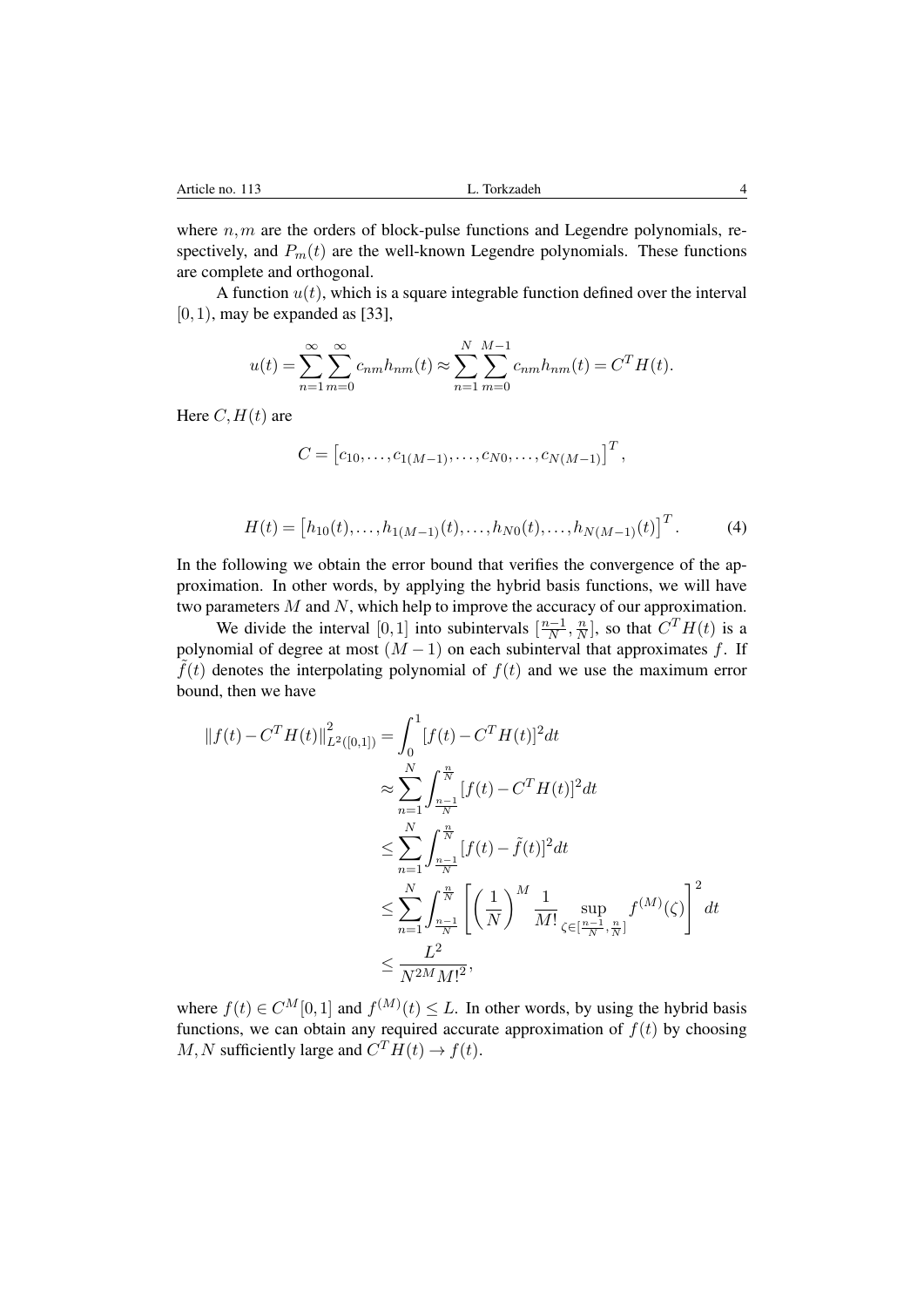### 3.2. OPERATIONAL MATRIX OF THE FRACTIONAL INTEGRATION

The fractional integration of  $H(t)$  (4), is given by

$$
I^{\alpha}H(t) \approx P^{\alpha}_{\mu \times \mu}H(t),
$$

where  $\mu = N \times M$  and  $P^{\alpha}_{\mu \times \mu}$  is the operational matrix for fractional integration, so that

 $P^{\alpha}_{\mu \times \mu} \approx \Phi_{\mu \times \mu} F^{\alpha} \Phi^{-1}_{\mu \times \mu},$  (5)

with

and

with  $\varepsilon_i$ 

$$
\Phi_{\mu\times\mu} = \left[ H\left(\frac{1}{2\mu}\right) H\left(\frac{3}{2\mu}\right) \dots H\left(\frac{2\mu-1}{2\mu}\right) \right],
$$
  

$$
F^{\alpha} = \frac{1}{\mu^{\alpha}} \frac{1}{\Gamma(\alpha+2)} \begin{bmatrix} 1 & \varepsilon_1 & \varepsilon_2 & \dots & \varepsilon_{\mu-1} \\ 0 & 1 & \varepsilon_1 & \dots & \varepsilon_{\mu-2} \\ 0 & 0 & 1 & \dots & \varepsilon_{\mu-3} \\ \vdots & \vdots & \ddots & \vdots \\ 0 & 0 & 0 & 0 & 1 \end{bmatrix},
$$
  

$$
= (i+1)^{\alpha+1} - 2i^{\alpha+1} + (i-1)^{\alpha+1}, \text{ for } i = 1, 2, \dots, \mu - 1 \text{ [34]}.
$$

#### 3.3. PERFORMANCE FOR FRACTIONAL DUFFING EQUATION

We consider the Duffing Eq. (2) and we firstly approximate  $u''(t)$  by the hybrid functions as  $u''(t) = C^T H(t)$ . According to relation (3), we get

$$
u(t) = C^T P_{\mu \times \mu}^2 H(t) + u'(0)t + u(0),
$$

and

$$
D_*^{\alpha}u(t) = \begin{cases} C^T P_{\mu \times \mu}^{2-\alpha} H(t) + u'(0), & 0 < \alpha \le 1, \\ C^T P_{\mu \times \mu}^{2-\alpha} H(t), & 1 < \alpha < 2, \end{cases}
$$

where *C* is an unknown vector. Depending on the value of  $\alpha$ , by substituting the above equations in Eq. (2) and using collocation points, we reduce the fractional Duffing equation to a nonlinear system of algebraic equations.

### 4. RESULTS AND DISCUSSION

We apply the method described in the previous Section to investigate the numerical behavior of Duffing equation solution with fractional order damping. As a test problem, we consider  $\delta_0 = 0.4, \gamma_0 = 1.1, \beta_0 = 1, F_0 = 2.1$  and  $\omega = 1.8$ , with initial conditions  $u(0) = 0.3$  and  $u'(0) = -2.3$ . We solve the corresponding fractional Duffing equation *via* the operational matrix method for different values of  $\alpha$ .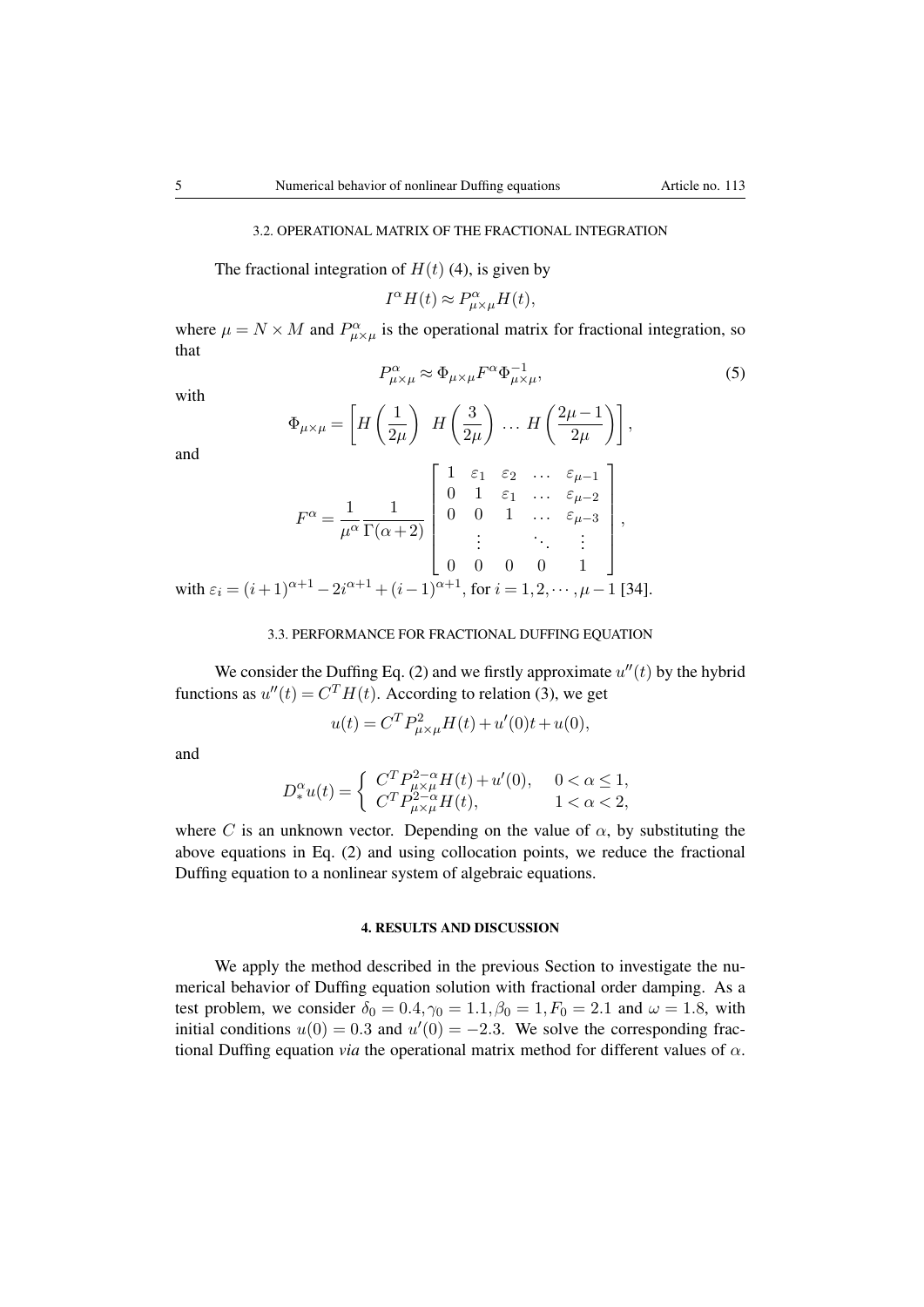We compare the approximate solutions with the Runge-Kutta method provided by the Mathematica symbolic package (as best approximation) and the Laplace transform decomposition algorithm (LTDA) [23], for the non fractional case, that is, for  $\alpha = 1$ . The results for classical Duffing equation are given in Table 1. It is clearly seen that the maximum absolute errors of the approximations, by using the presented numerical technique with  $\mu = 16$ , are less than 0.02%. Also, we have implemented the above technique for some different values of  $\alpha$  between 0 and 2. The numerical behavior of  $u(t)$  as solution of the fractional Duffing equation, with  $\mu = 15$  and  $\alpha = 0.25, 0.5, 1, 1.5, 1.75$ , are shown in Fig. 2 and Table 2. It is clearly seen that

| × |  |
|---|--|
|---|--|

The numerical solutions of the classical Duffing equation with different methods.

|          |             | Our method, M=4 |             |             |             |
|----------|-------------|-----------------|-------------|-------------|-------------|
| t values | $N=4$       | $N=8$           | $N=16$      | <b>LTDA</b> | Runge-Kutta |
| 0.1      | 0.083709    | 0.083616        | 0.083592    | 0.080942    | 0.083584    |
| 0.2      | $-0.104961$ | $-0.105059$     | $-0.105084$ | $-0.106822$ | $-0.105092$ |
| 0.3      | $-0.265892$ | $-0.265988$     | $-0.266012$ | $-0.266147$ | $-0.266020$ |
| 0.4      | $-0.399858$ | $-0.399948$     | $-0.399970$ | $-0.399536$ | $-0.399978$ |
| 0.5      | $-0.508208$ | $-0.508288$     | $-0.508308$ | $-0.508129$ | $-0.508315$ |
| 0.6      | $-0.592805$ | $-0.592869$     | $-0.592885$ | $-0.593180$ | $-0.592891$ |
| 0.7      | $-0.656004$ | $-0.656050$     | $-0.656062$ | $-0.655381$ | $-0.656066$ |
| 0.8      | $-0.700643$ | $-0.700668$     | $-0.700675$ | $-0.700417$ | $-0.700677$ |
| 0.9      | $-0.729967$ | $-0.729970$     | $-0.729971$ | $-0.732272$ | $-0.729971$ |



Fig. 2 – Numerical behavior of  $u(t)$ , with  $\mu = 15$  and different values of  $\alpha$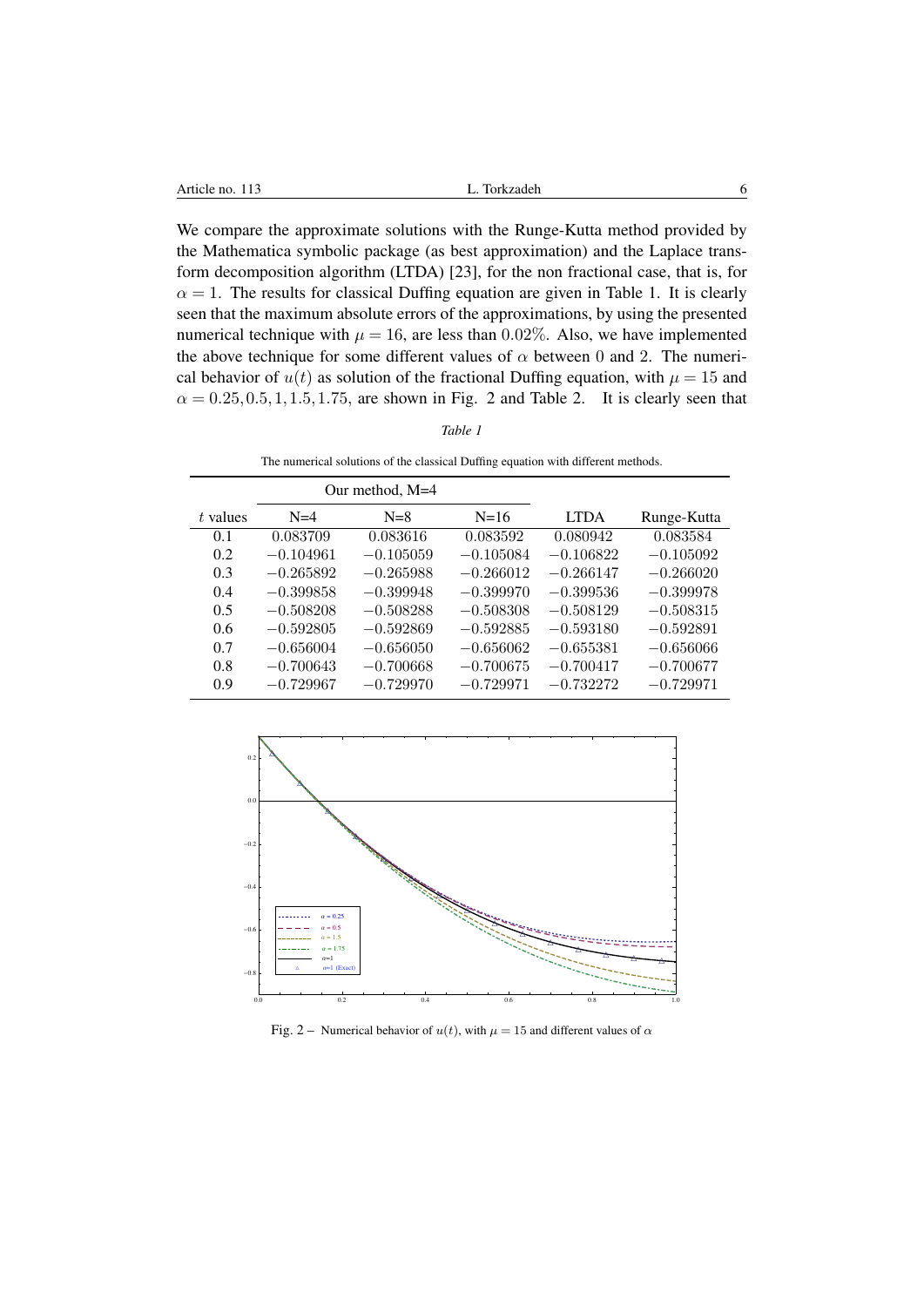| t values | $\alpha = 0.25$ | $\alpha = 0.5$ | $\alpha = 1$ | $\alpha = 1.5$ | $\alpha = 1.75$ |
|----------|-----------------|----------------|--------------|----------------|-----------------|
| 0.1      | 0.0839201       | 0.0838979      | 0.0837282    | 0.0828998      | 0.0818005       |
| 0.2      | $-0.103624$     | $-0.103812$    | $-0.104952$  | $-0.109001$    | $-0.113287$     |
| 0.3      | $-0.261669$     | $-0.262359$    | $-0.265889$  | $-0.275955$    | $-0.285148$     |
| 0.4      | $-0.390382$     | $-0.392107$    | $-0.399863$  | $-0.418623$    | $-0.434003$     |
| 0.5      | $-0.490728$     | $-0.494191$    | $-0.508221$  | $-0.537945$    | $-0.560311$     |
| 0.6      | $-0.564440$     | $-0.570469$    | $-0.592825$  | $-0.635141$    | $-0.664769$     |
| 0.7      | $-0.614026$     | $-0.623513$    | $-0.656032$  | $-0.711736$    | $-0.748345$     |
| 0.8      | $-0.642750$     | $-0.656573$    | $-0.700679$  | $-0.769596$    | $-0.812329$     |
| 0.9      | $-0.654533$     | $-0.673485$    | $-0.730009$  | $-0.810919$    | $-0.858357$     |

*Table 2*

The numerical solutions of the fractional Duffing equation with  $\mu = 15$  and different values of  $\alpha$ .

the results are in good agreement with the Runge-Kutta method. Therefore, the operational matrix based on hybrid functions is verified to be accurate for solving the fractional Duffing equation. To test the efficiency of our numerical approach, we apply it for a system with the same parameters without driving force,  $F_0 = 0$ . According to Table 3, in this case, the above algorithm works well with high accuracy, too. Our results are digitally simulated using Mathematica, version 12.

#### *Table 3*

The numerical solutions of the Duffing equation without driving force with  $\mu = 12$ .

| t Values     | $\cup$                   | 0.3         | 0.5                   | 07        | 09         |
|--------------|--------------------------|-------------|-----------------------|-----------|------------|
|              | $\alpha = 0.75$ 0.073386 | $-0.353034$ | $-0.727417 - 1.02347$ |           | $-1.20811$ |
| $\alpha = 1$ | 0.073358                 | $-0.353666$ | $-0.730179$           | --1.03067 | $-122242$  |
|              | $\alpha = 1.25$ 0.073293 | $-0.354762$ | $-0.734358 - 1.04065$ |           | $-1.24093$ |

#### 5. CONCLUSION

The effect of fractional derivative damping on numerical solution of Duffing oscillators has been investigated. Our study shows that the properties of the hybrid functions and their operational matrices can be used to numerically solve of nonlinear Duffing equation with fractional order. By converting the Duffing equation to a nonlinear system, we obtain more accurate results, without computational complexity. These results confirm the usefulness of the operational matrix based on hybrid functions in approximating the Duffing oscillator equations with fractional order damping. The numerical algorithm developed in this study can be adopted to examine various dynamical behaviors of other physical systems.